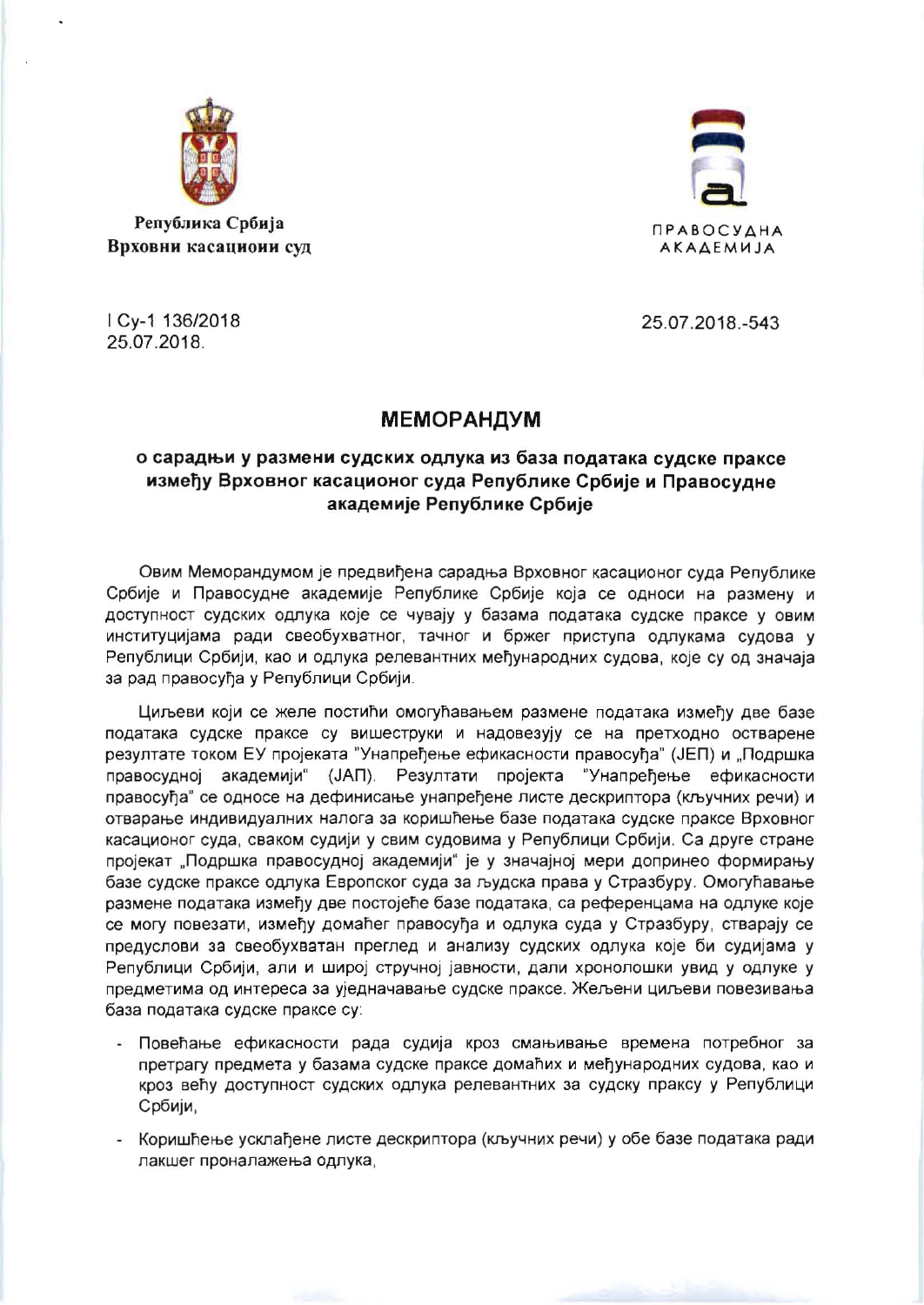- Повећање квалитета одлука судова у Републици Србији, за које већ постоји дефинисана судска пракса, како у домаћим, тако и у међународним судовима (уколико су одлуке међународних судова обавезујуће у Републици Србији).

ä

Како би се постигли циљеви предвиђени овим Меморандумом, обе институције су сагласне да предузму следеће кораке ка њиховом остварењу:

- Врховни касациони суд и Правосудна академија ће ускладити листе дескриптора (кључних речи) у циљу јединствене примене,
- Обе институције ће наставити прикупљање одлука од значаја за судску праксу и наставиће са уносом изабраних одлука у своје појединачне базе података, уз могућност узајамног претраживања,
- Обе институције ће узајамно омогућити једна другој ефикасне техничке механизме у виду техничких сервиса (web services), путем којих ће моћи да претражују и филтрирају одлуке које се физички налазе у бази података друге институције, како би их приказале у претрази корисницима своје (појединачне) базе, кроз референцирање, без обзира преко чијег портала се одлуке претражују,
- Правосудна академија ħе имати могућност преузимања ИСКЉУЧИВО анонимизираних одлука из базе података Врховног касационог суда, у складу са прописима о заштити података о личности,
- Врховни касациони суд ће у сарадњи са Министарством правде Републике Србије и ЕУ пројектом за подршку раду Врховног касационог суда настојати да развије потребне техничке предуслове (web services) који ће омогућити преузимање актуелне листе дескриптора (кључних речи), као и претраживање и филтрирање одлука по задатим критеријумима преко правосудне магистрале за размену података (Judicial Enterprise Service Bus) најкасније до септембра 2019. године,
- Правосудна академија ће учинити напоре да се укључи у рачунарску мрежу правосудних органа ради лакшег техничког повезивања две базе података судске праксе,
- Правосудна академија ће настојати да доради апликацију за предмете (e-Case апликација),
- Правосудна академија ће настојати да обезбеди потребну хардверску и мрежну инфраструктуру за рад потребних сервиса,
- Обе институције ће у оквиру својих активности настојати да развију усаглашене форме судских одлука у смислу стандардизације формата и исписа, што ће у великој мери олакшати електронску обраду одлука. Такође, настојаће се да се развију и спискови свих извора (check list) које појединачни судија треба да консултује приликом израде одлука, како би повезане одлуке могле да се прате путем референци (претходне одлуке из базе судске праксе, национално законодавство, међународне одлуке, међународни прописи, правни текстови, судски билтени...),
- Врховни касациони суд ће у сарадњи са нижестепеним судовима пронаћи, анонимизирати и унети у своју базу података све одлуке домаћих судова које су резултирале пресудом Европског суду за људска права у Стразбуру, у односу на Републику Србију,